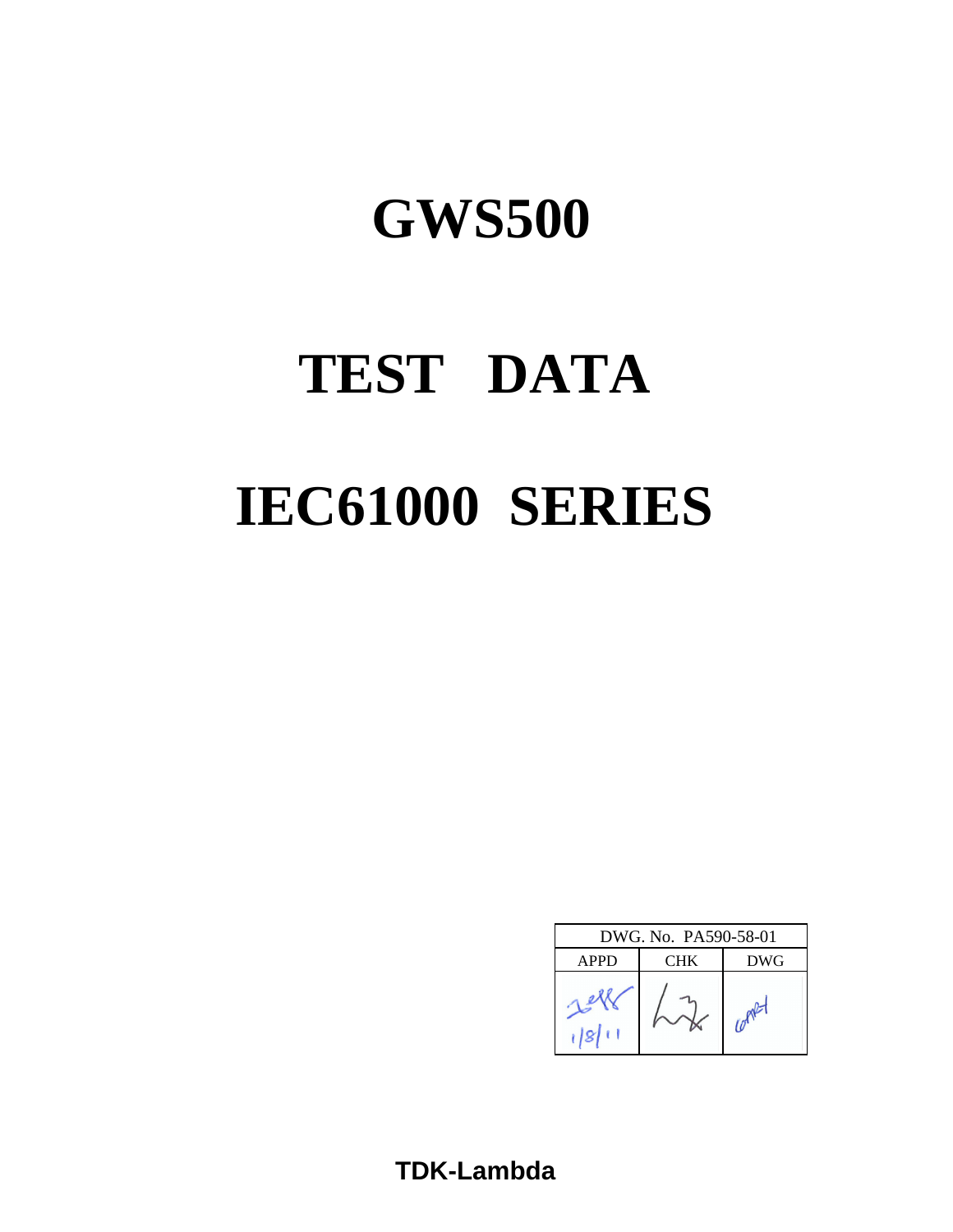# **INDEX**

|                                                                                         | $R-1$ |
|-----------------------------------------------------------------------------------------|-------|
| 2. Radiated Radio-Frequency Electromagnetic Field Immunity Test (IEC61000-4-3)          | $R-2$ |
|                                                                                         | $R-3$ |
|                                                                                         | $R-4$ |
| 5. Conducted Disturbances Induced by Radio-Frequency Field Immunity Test (IEC61000-4-6) | $R-5$ |
|                                                                                         | $R-6$ |
|                                                                                         | $R-7$ |

※ Test results are typical data. Nevertheless the following results are considered to be actual capability data because all units have nearly the same characteristics.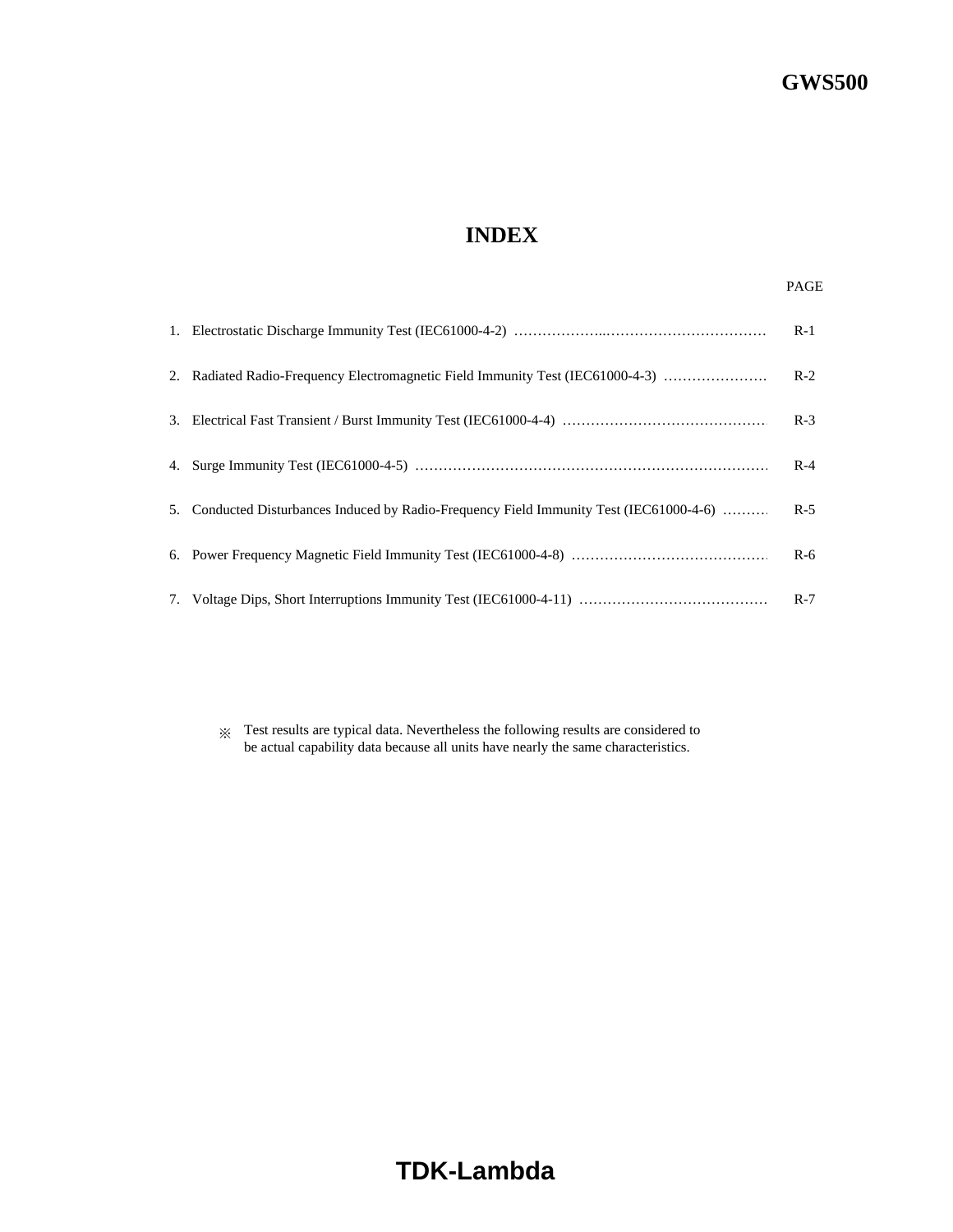#### **1. Electrostatic Discharge Immunity Test (IEC61000-4-2)**

#### **MODEL : GWS500-12**

#### **(1) Equipment Used**

| Electrostatic Discharge Simulator: |                      |                      | <b>NSG435</b> | (SCHAFFNER)                |                |                |
|------------------------------------|----------------------|----------------------|---------------|----------------------------|----------------|----------------|
| Discharge Resistance               |                      | $\ddot{\phantom{a}}$ | $330\Omega$   | Capacitor                  | $\ddot{\cdot}$ | 150pF          |
| (2) Test Conditions                |                      |                      |               |                            |                |                |
| <b>Input Voltage</b>               | ÷                    | $230$ VAC            |               | <b>Output Voltage</b>      | $\ddot{\cdot}$ | Rated          |
| <b>Output Current</b>              | $\ddot{\cdot}$       | 100%                 |               | Polarity                   | $\ddot{\cdot}$ | $+$ , $-$      |
| Number of Tests                    | $\ddot{\phantom{a}}$ | 10 times             |               | <b>Ambient Temperature</b> | $\ddot{\cdot}$ | $25^{\circ}$ C |
| Discharge Interval :               |                      | $>1$ Second          |               |                            |                |                |

#### **(3) Test Method and Device Test Point**

| <b>Contact Discharge</b> | FG terminal, Chassis            |
|--------------------------|---------------------------------|
| Air Discharge            | Input terminal, Output terminal |



#### **(4) Acceptable Conditions**

- 1. Output voltage regulation not to exceed ±5% of initial (before test) value during test.
- 2. Output voltage to be within regulation specification after the test.
- 3. Along with 1 and 2, no discharge of fire or smoke, as well as no output failure.

| Contact Discharge (kV) | GWS500-12 | Air Discharge (kV) | GWS500-12   |
|------------------------|-----------|--------------------|-------------|
|                        | PASS      |                    | <b>PASS</b> |
|                        | PASS      |                    | <b>PASS</b> |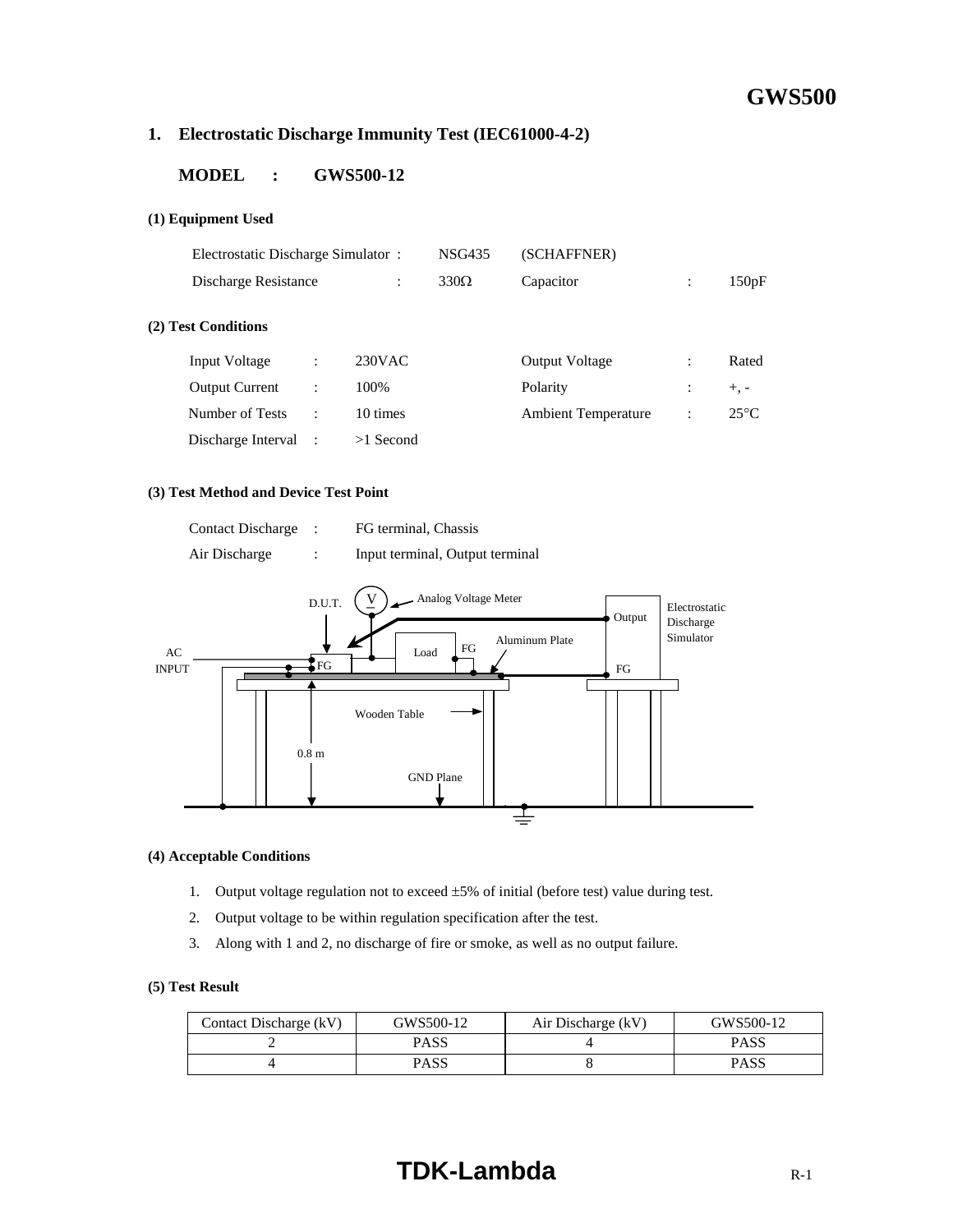#### **2. Radiated Radio-Frequency Electromagnetic Field Immunity Test (IEC6100-4-3)**

#### **MODEL : GWS500-12**

#### **(1) Equipment Used**

| AR Laser Powered Field Probe (100k-6GHz) | : FL7006             |
|------------------------------------------|----------------------|
| Teseg Bilog Antenna (26-3000Mhz)         | : CBL 6144           |
| Agilent Signal Generator (9k-3200MHz)    | : 8648C              |
| <b>Agilent EPM Series Power Meter</b>    | $\pm$ E4419B         |
| Schaffner Power Amplifier (80MHz-1GHz)   | $\therefore$ CBA9433 |

#### **(2) Test Conditions**

| Input Voltage                                         | $: 230$ VAC                             | <b>Output Voltage</b>                | : Rated                   |
|-------------------------------------------------------|-----------------------------------------|--------------------------------------|---------------------------|
| <b>Output Current</b>                                 | $: 100\%$                               | Amplitude Modulated : 80%, 1kHz      |                           |
| Electromagnetic Frequency : $80 \sim 1000 \text{MHz}$ |                                         | Ambient Temperature : $25^{\circ}$ C |                           |
| Distance                                              | : 3.0m                                  | Wave Angle                           | : Horizontal and Vertical |
| <b>Sweep Conditions</b>                               | $: 1.0\%$ Step Up, 2.8 Seconds Hold     |                                      |                           |
| Test Angle                                            | : Top, Bottom, Left, Right, Front, Back |                                      |                           |

#### **(3) Test Method and Device Test Point**



#### **(4) Acceptable Conditions**

- 1. Output voltage regulation not to exceed  $\pm 5\%$  of initial (before test) value during test.
- 2. Output voltage to be within regulation specification after the test.
- 3. Along with 1 and 2, no discharge of fire or smoke, as well as no output failure.

#### **(5) Test Result**

| Radiation Field Strength $(V/m)$ | GWS500-12   |
|----------------------------------|-------------|
|                                  | <b>PASS</b> |

# **TDK-Lambda** R-2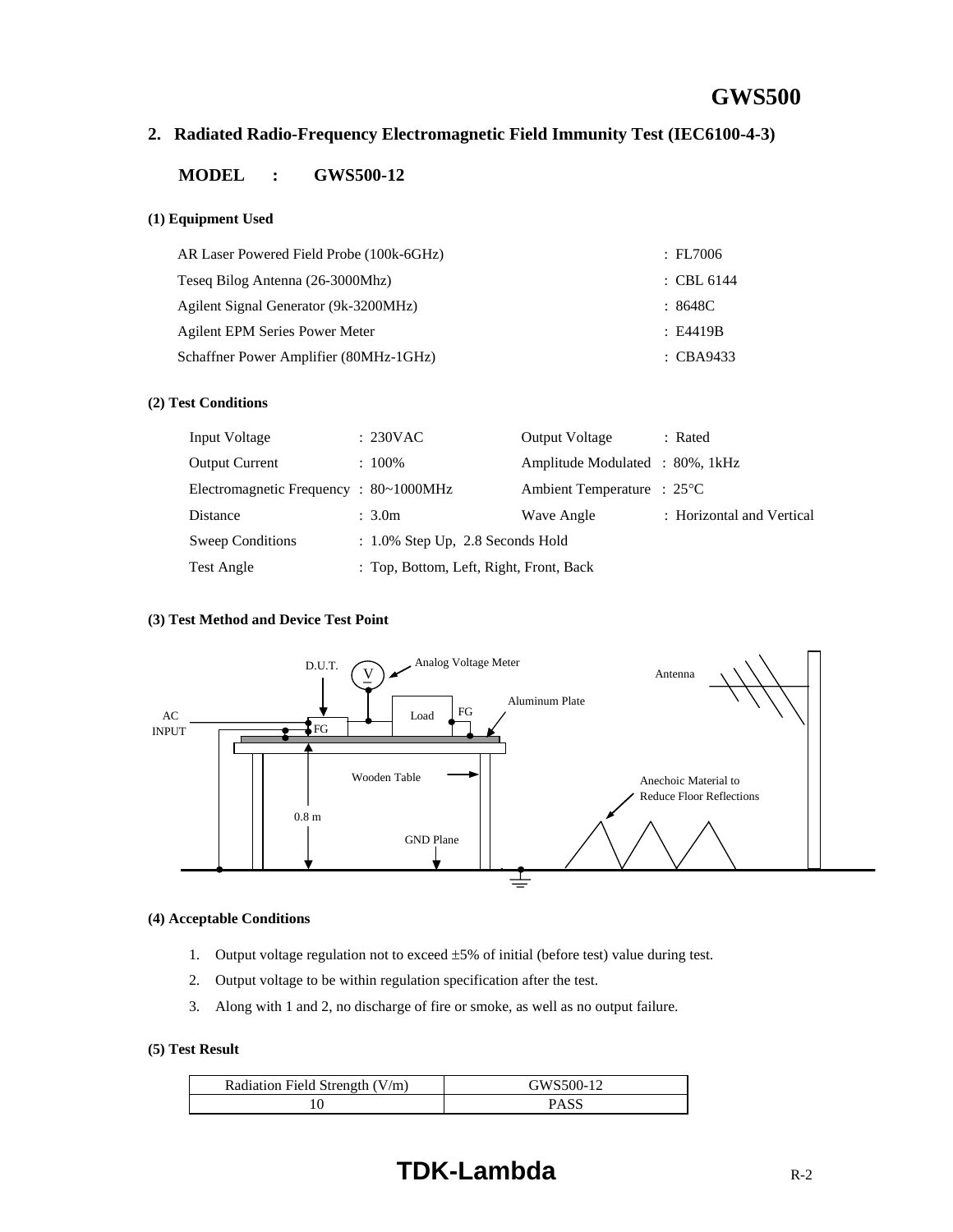#### **3. Electrical Fast Transient / Burst Immunity Test (IEC61000-4-4)**

#### **MODEL : GWS500-12**

#### **(1) Equipment Used**

 $(2)$ 

| EFT/B Generator       | $\ddot{\phantom{a}}$ | EFT6501   | (SCHAFFNER)                |                      |                |
|-----------------------|----------------------|-----------|----------------------------|----------------------|----------------|
| (2) Test Conditions   |                      |           |                            |                      |                |
| Input Voltage         | ÷                    | $230$ VAC | <b>Output Voltage</b>      | $\ddot{\phantom{a}}$ | Rated          |
| <b>Output Current</b> | ÷                    | 100%      | Polarity                   | $\ddot{\cdot}$       | $+$ , -        |
| Number of Tests       | ÷                    | 3 times   | <b>Ambient Temperature</b> | $\ddot{\cdot}$       | $25^{\circ}$ C |
| Test time             | $\ddot{\phantom{a}}$ | 1 minute  |                            |                      |                |
|                       |                      |           |                            |                      |                |

#### **(3) Test Method and Device Test Point**



#### **(4) Acceptable Conditions**

- 1. Output voltage regulation not to exceed ±5% of initial (before test) value during test.
- 2. Output voltage to be within regulation specification after the test.
- 3. Along with 1 and 2, no discharge of fire or smoke, as well as no output failure.

| Test Voltage (kV) | Repetition Rate (kHz) | GWS500-12 |
|-------------------|-----------------------|-----------|
|                   |                       | PASS      |
| 2.0               |                       | PASS      |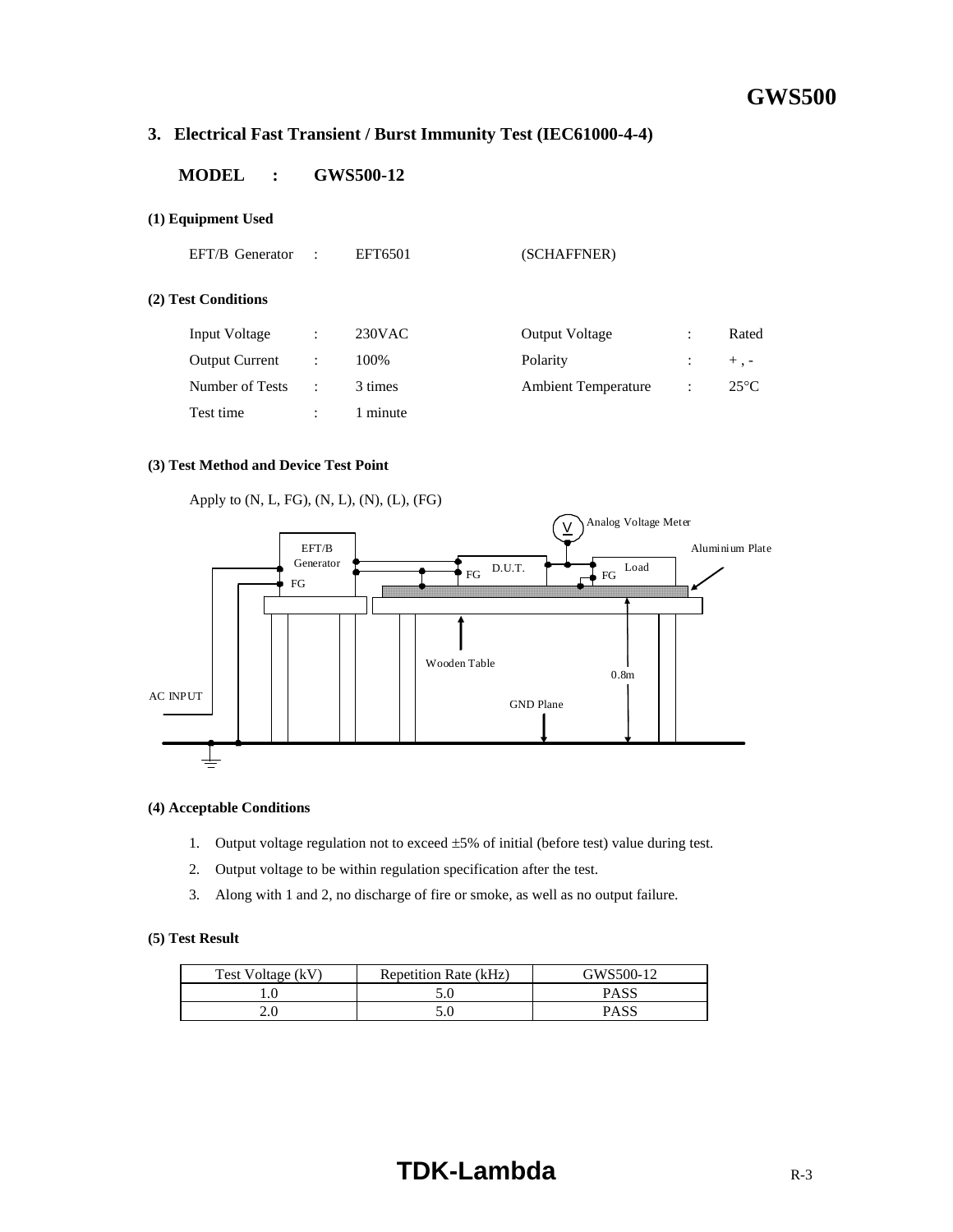#### **4. Surge Immunity Test (IEC61000-4-5)**

#### **MODEL : GWS500-12**

#### **(1) Equipment Used**

| SRG6501     |                      | (SCHAFFNER)                |                      |                |                 |
|-------------|----------------------|----------------------------|----------------------|----------------|-----------------|
| Common      | $12\Omega$           | Coupling Capacitance       | ÷                    | Common         | $9\mu F$        |
| Normal      | $2\Omega$            |                            |                      | Normal         | $18\mu F$       |
|             |                      |                            |                      |                |                 |
|             |                      | Output Voltage             | ÷.                   | Rated          |                 |
| $100\%$     |                      | Number of Tests            |                      | 5 times        |                 |
|             |                      | Mode                       | $\ddot{\phantom{0}}$ | Common, Normal |                 |
| $0, 90$ deg |                      | <b>Ambient Temperature</b> |                      |                |                 |
|             | $230$ VAC<br>$: +,-$ |                            |                      |                | $: 25^{\circ}C$ |

#### **(3) Test Method and Device Test Point**

Apply to Common mode (N-FG, L-FG) and Normal mode (N-L).



#### **(4) Acceptable Conditions**

- 1. Output voltage regulation not to exceed ±5% of initial (before test) value during test.
- 2. Output voltage to be within regulation specification after the test.
- 3. Along with 1 and 2, no discharge of fire or smoke, as well as no output failure.

#### **(5) Test Result**

| Test Voltage (kV)<br>Common | GWS500-12   | Test Voltage (kV)<br>Normal | GWS500-12   |
|-----------------------------|-------------|-----------------------------|-------------|
| ).5                         | <b>PASS</b> | 0.5                         | <b>PASS</b> |
|                             | <b>PASS</b> |                             | <b>PASS</b> |
| 2.0                         | <b>PASS</b> |                             |             |

# **TDK-Lambda** R-4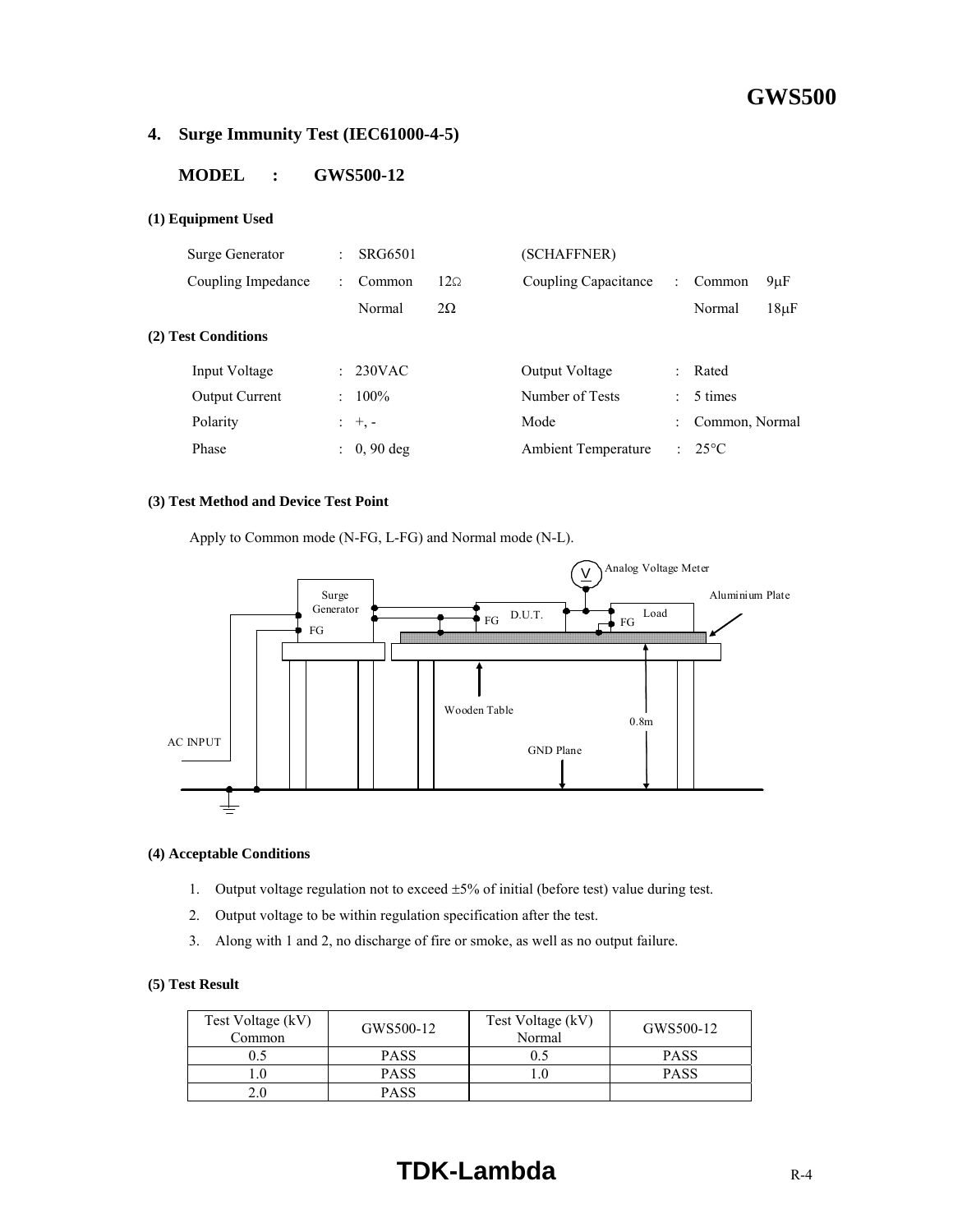#### **5. Conducted Disturbances Induced by Radio-Frequency Field Immunity Test (IEC61000-4-6)**

#### **MODEL : GWS500-12**

#### **(1) Equipment Used**

| <b>Schaffner RF Generator</b>                         | NSG-2070   |
|-------------------------------------------------------|------------|
| Schaffner Coupling and Decoupling Network (2/3-pin) : | CDN M016   |
| <b>Schaffner Immunity Injection Clamp</b>             | KEMZ801    |
| Schaffner 4dB/40W Attenuator                          | INA 2070-1 |

#### **(2) Test Conditions**

| Input Voltage              | 230VAC         | <b>Output Voltage</b>          | Rated            |
|----------------------------|----------------|--------------------------------|------------------|
| <b>Output Current</b>      | 100\%          | Electromagnetic Frequency:     | $150kHz - 80MHz$ |
| <b>Ambient Temperature</b> | $25^{\circ}$ C |                                |                  |
| Sweep Conditions           |                | 1.0% Step Up, 2.8 Seconds Hold |                  |

#### **(3) Test Method and Device Test Point**



#### **(4) Acceptable Conditions**

- 1. Output voltage regulation not to exceed ±5% of initial (before test) value during test.
- 2. Output voltage to be within regulation specification after the test.
- 3. Along with 1 and 2, no discharge of fire or smoke, as well as no output failure.

| Test Voltage (V) | GWS500-12 |
|------------------|-----------|
|                  | PASS      |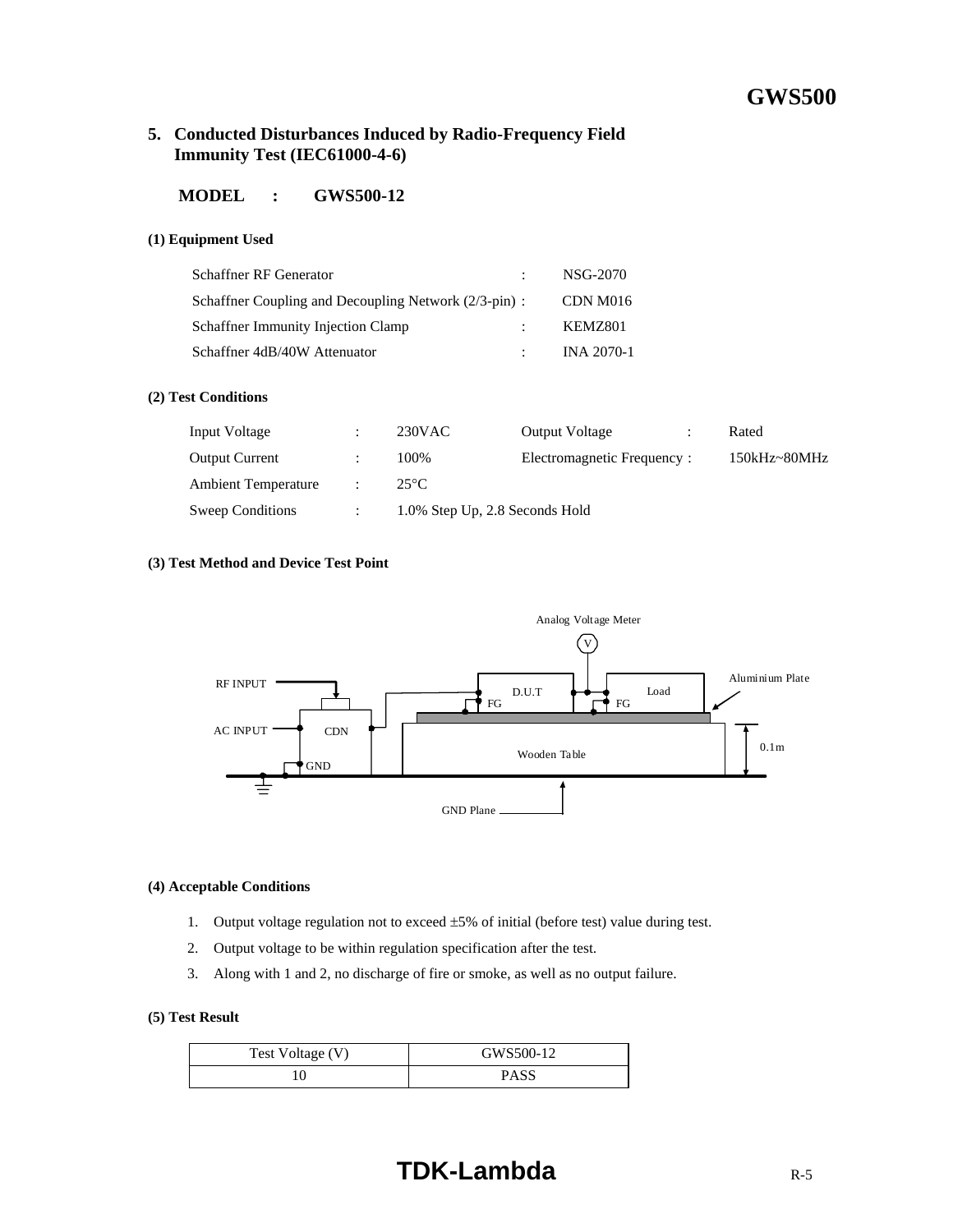#### **6. Power Frequency Magnetic Field Immunity Test (IEC61000-4-8)**

#### **MODEL : GWS500-12**

#### **(1) Equipment Used**

Narda Magnetic Field Generator : 1008

#### **(2) Test Conditions**

| Input Voltage         | $230$ VAC                   | <b>Output Voltage</b>      | Rated          |
|-----------------------|-----------------------------|----------------------------|----------------|
| <b>Output Current</b> | 100%                        | <b>Magnetic Frequency</b>  | 50 Hz          |
| Test Time             | $> 10$ sec (Each direction) | <b>Ambient Temperature</b> | $25^{\circ}$ C |
| Direction             | X. Y. Z                     |                            |                |

#### **(3) Test Method and Device Test Point**



#### **(4) Acceptable Conditions**

- 1. Output voltage regulation not to exceed  $\pm$ 5% of initial (before test) value during test.
- 2. Output voltage to be within output voltage regulation specification after the test.
- 3. Along with 1 and 2, no discharge of fire or smoke, as well as no output failure.

| Magnetic Field Strength $(A/m)$ | GWS500-12 |
|---------------------------------|-----------|
|                                 |           |